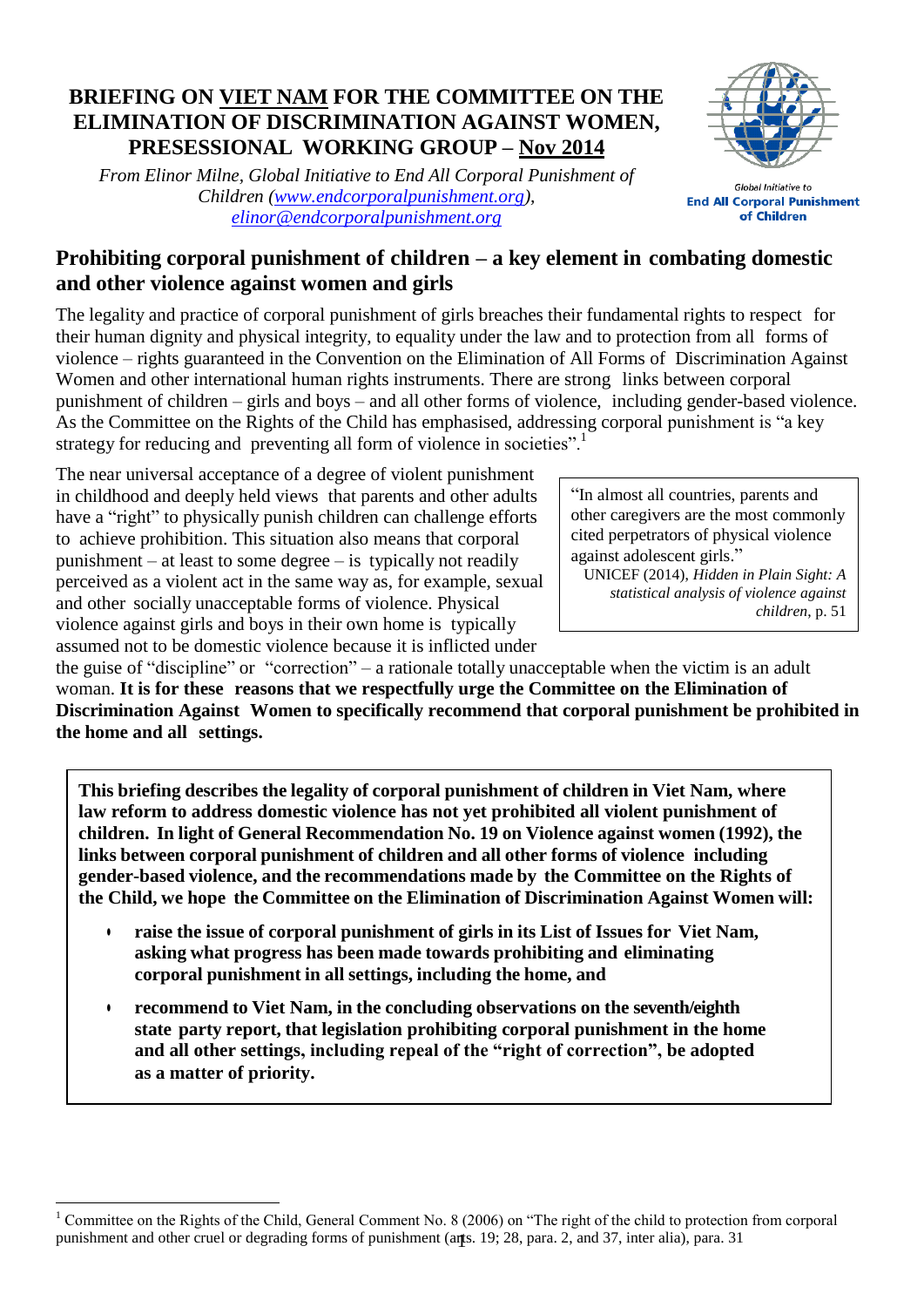### **1 The state party's report to CEDAW**

- 1.1 The seventh/eighth state party report of Viet Nam to CEDAW describes legislative measures to address domestic violence, including the Law on Prevention of family violence 2008 and decrees for its implementation and the Marriage and Family Law 2000.<sup>2</sup> It also describes other measures to curtail abuse and domestic violence against women.<sup>3</sup> But it makes no reference to physical punishment of children.
- 1.2 Government silence with regard to physical punishment of children while at the same time reporting on efforts to combat domestic violence reflects the fact that such punishment is rarely perceived as "violence" *per se*. It demonstrates the common perception that while violence against women within the home and in intimate relationships is viewed as unacceptable and as an issue to be addressed, similar violence against children is acceptable in the guise of "discipline". **We hope the Committee challenge this perception by raising the issue in its list of issues for Viet Nam and during the review, and recommend specifically that legislation prohibiting corporal punishment in the home and all other settings, including repeal of the "right of correction", be adopted as a matter of priority.**

#### **2 Laws on violence against women and corporal punishment of children in Viet Nam**

#### *Summary*

2.1 There are laws in Viet Nam that protect all persons from violence and abuse. But the clear message prohibiting corporal punishment that is required from the law with regard to children – because of the longstanding acceptance of physical punishment in childrearing – has not been achieved. While physical punishment is clearly prohibited in schools and in the penal system, legislation in relation to the home and to alternative care settings and day care is significantly less clear, relying on general prohibitions of "abuse" and "ill-treatment" and associated with perceived actual, or likelihood of, injury. Further law reform is necessary to ensure that legislation prohibits all physical violence, including when it is inflicted with the intention of "disciplining" children.

#### *Laws protecting women and children from violence*

- 2.2 The Law on Domestic Violence Prevention and Control 2007 defines domestic violence as "purposeful acts of certain family members that cause or may possibly cause physical, mental or economic injuries to other family members" (article 1). It lists acts of domestic violence, including "corporal beating, ill-treating, torturing or other purposeful acts causing injuries to one's health and life" and "insulting or other intended acts meant to offend one's pride, honour and dignity" (article 2). But the law does not clearly prohibit physical punishment intended to "discipline" children.
- 2.3 The Criminal Code includes provisions against cruel treatment of other people, including against "aged persons, children, pregnant women or disabled persons" (article 110). It includes a specific provision against cruel treatment of family members (article 151). The Civil Code confirms the right of all individuals to "safety of life, health and body" and states that "no one may infringe upon the life, health and body of other persons" (article 32). But the Codes do not explicitly prohibit all corporal punishment of children and therefore do not challenge the widespread perception that some degree of physical punishment in childrearing is not harmful but is necessary and even beneficial to children.
- 2.4 The Marriage and Family Law 2000 states that parents "have the obligations and rights to love, look after, rear, care for, and protect the legitimate rights and interests of, their children" and that parents must not "discriminatorily treat, ill-treat or persecute their children, or hurt their honour"

 2 13 December 2013, CEDAW/C/VNM/7-8, Seventh/eighth state party report, para. 39 40 41

<sup>&</sup>lt;sup>3</sup> ibid., paras. 256-260